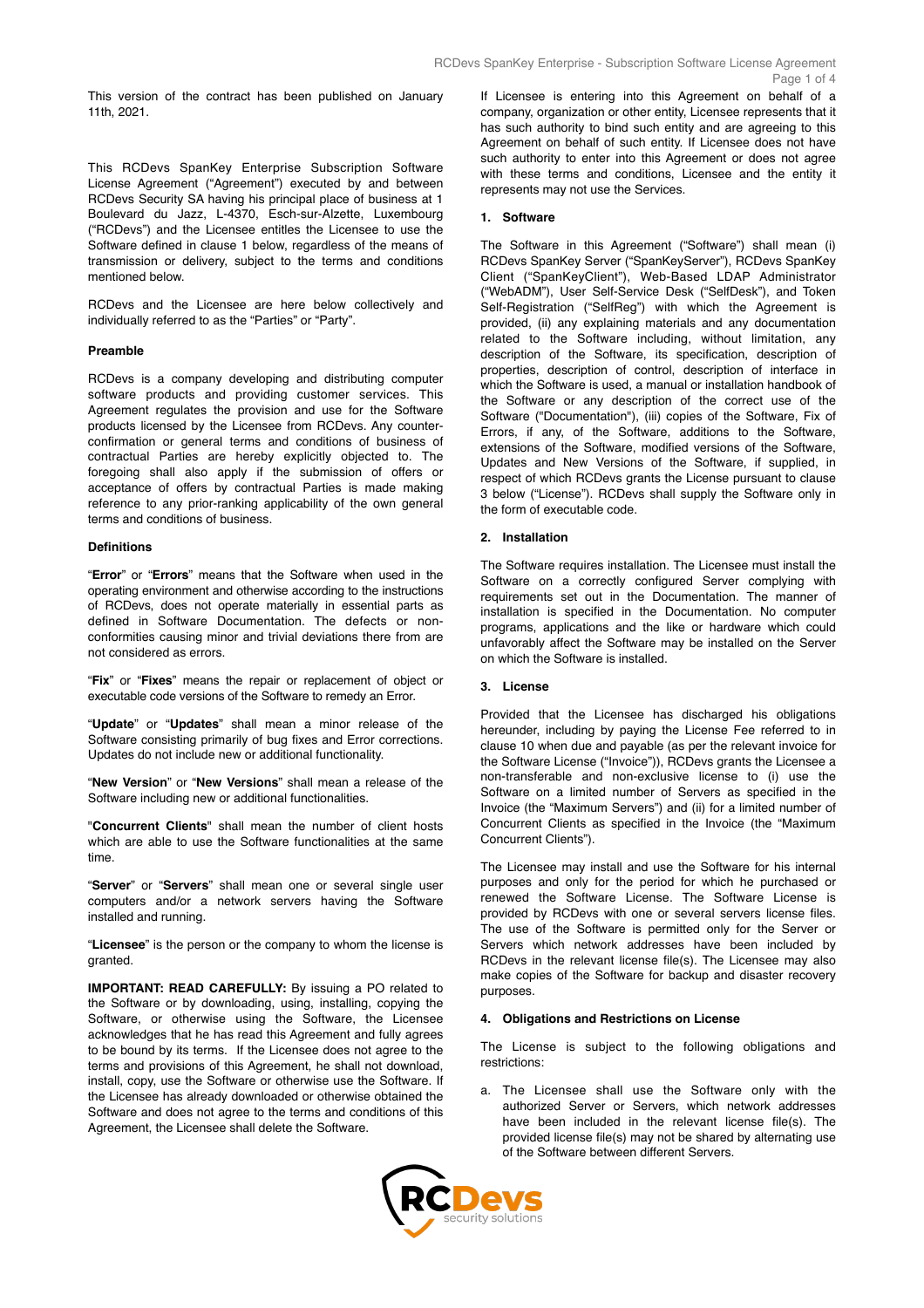- b. The Licensee is expressly prohibited from sub-licensing, selling, renting, leasing or otherwise distributing the Software to third parties or using the Software to develop any derivative work or similar application.
- c. The Licensee shall use the Software only in the manner which is in accordance with all applicable legal regulations in the laws under which he uses the Software including, without limitation, in accordance with applicable limitations arising from copyright laws and other intellectual property rights.
- d. The Licensee shall not use, modify, interpret, reproduce or transfer his rights to use the Software or copies of the Software in any manner other than as expressly provided for in this Agreement.
- e. The Licensee shall not analyze, decompile, disassemble a source code or seek to obtain a source code of the Software in any other manner. RCDevs, in his sole and absolute discretion, may have included a portion of the source code or online documentation of the Software. Except for any such portions, THE LICENSEE SHALL NOT MODIFY, REVERSE ENGINEER, DECOMPILE, DISASSEMBLE, OR OTHERWISE ATTEMPT TO DISCOVER THE SOURCE CODE OF THE SOFTWARE, except to the extent this restriction is prohibited by applicable law.
- The Licensee shall not use the Software obtained on a trial version or Not-For-Resale ("NFR") basis in any way in order to avoid payment of the License Fee under clause 10 below.
- g. The Licensee shall not obscure, alter or remove any patent, copyright or trademark marking or legend contained on or in any Software or any associated medium or Documentation.
- h. The Licensee shall not permit or authorize any person to do or attempt to do anything with respect to the Software that he cannot do himself under this Agreement.

The Licensee shall use his best efforts to promptly notify RCDevs upon learning of any violation of the above restrictions.

### **5. Intellectual Property Ownership, Reservation of Rights**

Title, copyright, ownership rights, and any other intellectual property rights in and to the Software, including its Documentation, and each copy thereof are and shall remain the only and absolute property of RCDevs. Except as expressly stated herein, this Agreement does not grant the Licensee any intellectual property rights in the Software and all rights not expressly granted are reserved by RCDevs.

### **6. Commencement and End of the Agreement**

This Agreement enters into force at the date written in the Invoice (the "Effective Date"). The initial term of this Agreement is written in the Invoice (the "Initial Term"). This Agreement is terminated on the day of expiration of the Initial Term. The Licensee's rights shall automatically and immediately extinguish without any prior notice from RCDevs if he fails to comply with the provision of this Agreement.

This Agreement may be terminated by either party prior to the end of the Initial Term if the other party is in material breach of any term or condition of this Agreement and such breach is not remedied for a period of thirty (30) days after the party in breach has been notified in writing of such breach by the other party.

Upon expiration or termination of the Agreement for any reason, the limited right to use the Software granted to Licensee under this Agreement will immediately terminate and the Licensee has no further right to use the software in any way. The Licensee shall immediately desinstall, delete, destroy or return at his own costs the Software, all back-up copies, if any, and all related materials to RCDevs.

## **7. DISCLAIMER OF WARRANTIES**

THE LICENSEE ACKNOWLEDGES THAT THE SOFTWARE IS PROVIDED ON AN "AS IS" BASIS, WITHOUT ANY EXPRESS OR IMPLIED GUARANTEE OF ANY TYPE, AND, TO THE MAXIMUM EXTENT PERMITTED BY APPLICABLE LAWS, NEITHER RCDEVS, HIS LICENSE PROVIDERS NOR COPYRIGHT HOLDERS PROVIDE ANY EXPRESS OR IMPLIED WARRANTIES, WHETHER EXPRESS, IMPLIED, STATUTORY OR OTHERWISE. RCDEVS SPECIFICALLY DISCLAIMS ALL IMPLIED WARRANTIES, INCLUDING WITHOUT LIMITATION THE WARRANTIES OF TITLE, ACCURACY OF DATA, NON-INFRINGEMENT, NON-INTERFERENCE, AND FITNESS FOR A PARTICULAR PURPOSE. NO GUARANTEE FROM RCDEVS OR ANY OTHER PARTY EXISTS THAT THE FUNCTIONS CONTAINED IN THE SOFTWARE WILL COMPLY WITH THE LICENSEE'S REQUIREMENTS OR THAT THE SOFTWARE OPERATION WILL BE SMOOTH AND FREE OF ERRORS, OR COMPATIBLE WITH PRE-EXISTING EQUIPMENT OR SOFTWARE. THE LICENSEE ASSUMES FULL LIABILITY AND RISK FOR SELECTION OF THE SOFTWARE TO ACHIEVE RESULTS INTENDED BY HIM AND FOR THE INSTALLATION, USE AND RESULTS THAT HE WILL ACHIEVE WITH THE SOFTWARE.

THE LICENSEE ACKNOWLEDGES AND AGREES THAT AS SET OUT IN CLAUSES 2 ABOVE, INSTALLATION OF THE SOFTWARE MAY AFFECT THE OPERATION OF THE EQUIPMENT ON WHICH IT IS INSTALLED.

THE LICENSEE ACKNOWLEDGES AND AGREES THAT RCDEVS UNDERTAKES WARRANTY FOR ONLY THAT WITHIN THE EFFECT OF THIS AGREEMENT, THE SOFTWARE WILL GENERALLY PROVIDE THE FUNCTIONS DETERMINED IN THE DOCUMENTATION.

# **8. No Further Obligations**

This Agreement imposes no obligations on RCDevs except for the obligations specifically listed in this Agreement. RCDevs shall have no obligation to provide any support, maintenance, consultancy, training, upgrades or new releases for the Software.

The Licensee acknowledges and agrees that this Agreement does not include any support or maintenance terms. The Software support and maintenance services will be delivered according to RCDevs' Software support and maintenance terms, which are available from RCDevs in a separated agreement.

### **9. LIMITATION OF LIABILITY**

TO THE MAXIMUM EXTENT PERMITTED BY APPLICABLE LAWS, IN NO EVENT SHALL RCDEVS, HIS OFFICERS, EMPLOYEES AND/OR LICENSE PROVIDERS BE HELD LIABLE FOR ANY LOST PROFIT, REVENUE, SAVINGS OR SALES, OR FOR ANY LOSS OF DATA, OR FOR COSTS EXPENDED TO PROCURE SPARE GOODS OR SERVICES, FOR PROPERTY DAMAGE, PERSONAL DAMAGE, LOSS OF USE, BUSINESS INTERRUPTION, LOSS OF BUSINESS INFORMATION OR FOR ANY SPECIAL, DIRECT, INDIRECT, INCIDENTAL, ECONOMIC, COVERING, CRIMINAL, SPECIAL OR CONSEQUENTIAL DAMAGE, CAUSED IN ANY MANNER

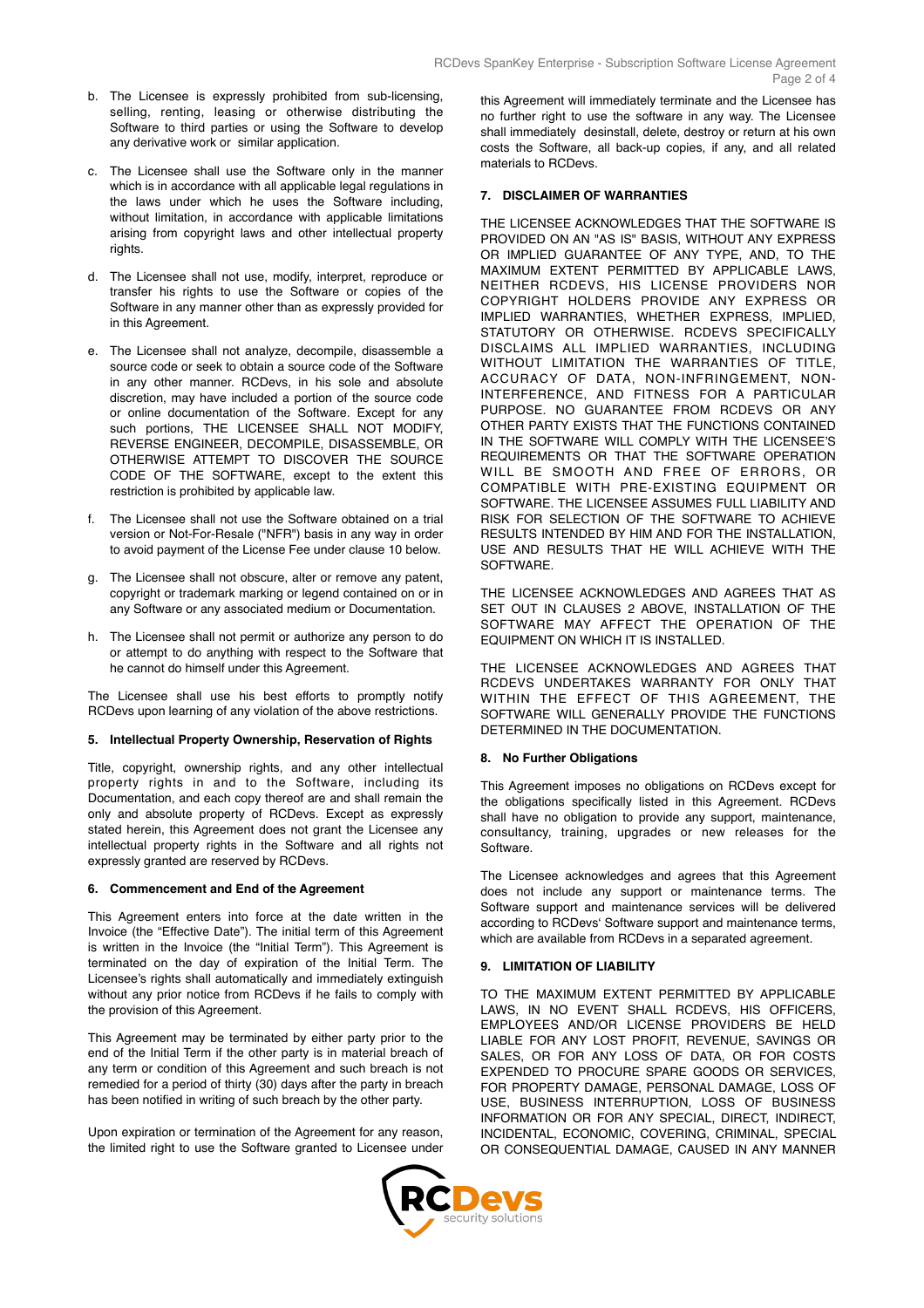WHATSOEVER, WHETHER ARISING FROM A CONTRACT, NEGLIGENCE OR OTHER FACT ESTABLISHING THE OCCURRENCE OF LIABILITY, INCURRED DUE TO THE USE OF OR IMPOSSIBILITY TO USE THE SOFTWARE, EVEN IN THE EVENT THAT RCDEVS OR HIS LICENSE PROVIDERS HAVE BEEN NOTIFIED OF THE POSSIBILITY OF SUCH DAMAGE. BECAUSE CERTAIN JURISDICTIONS AND CERTAIN LAWS DO NOT PERMIT THE EXCLUSION OF LIABILITY BUT MAY ALLOW THE LIMITATION OF LIABILITY, THE LIABILITY OF RCDEVS, HIS OFFICERS, HIS EMPLOYEES AND/OR LICENSE PROVIDERS IN SUCH CIRCUMSTANCES SHALL IN NO EVENT EXCEED AN

No provision of this Agreement shall affect the rights of such a Party for which the law recognizes the rights and position of a consumer. RCDevs on its own behalf, on behalf of its officers, employees and on behalf of its license providers shall act for the purpose of refusal, exclusion or limitation of the obligations, liability and warranties as set out in clause 9, except for any other purpose or in any other matters.

#### **10. License Fee and Payment Terms**

AMOUNT EQUAL TO 5.000 EUROS.

The Software is licensed not sold. An annual License Fee for the Software shall be specified in the relevant Invoice for the Software License (the "License Fee") which shall make reference to the Maximum Servers and Maximum Concurrent Users for which the Software is designated. The payment of the License Fee for the Software must be done in advance. After the reception of the payment for the License Fee by RCDevs, the Licensee shall become entitled to use the Software in accordance with the terms and conditions of this Agreement throughout the period for which the Licensee has acquired the right to use the Software. By paying the License Fee, Licensee agrees to be bound by the terms and conditions of the present Agreement. The Licensee shall be liable for the fulfillment of tax and duty charges related to the provision of the License for the Software stipulated by applicable law, except for income taxes of RCDevs in RCDevs' country. If the License Fee is not paid by the due/maturity date, the License for the Software shall be automatically revoked and the Licensee shall pay all costs connected with the recovery of a receivable due, including attorney fees and court fees (on an attorney-own-client scale).

The Software License Fee does not include the support and maintenance services for the Software.

In the event that the payment of the License Fee is not received by RCDevs before the Effective Date, Licensee can ask RCDevs by written for a temporary Software License (Trial) to use the Products before the payment is received by RCDevs. RCDevs may at its sole discretion generate the temporary Software License for the Licensee.

If the payment of the invoice is not received by RCDevs before the payment delay approved by RCDevs and before the expiration date of the current license, RCDevs may at is sole discretion extend the current license of the Licensee by generated a temporary license. If RCDevs decides not to extend the license, the Licensee has not the right to ask for a compensation and RCDevs will not be responsible of the damage occurred by the interruption of the license.

In the event that the Licensee needs to use the Software on more Servers or exceeds the number of Maximum Concurrent Clients licensed, the Licensee agrees to request from RCDevs and pay for the required additional Servers and/or Concurrent Clients.

In the event that RCDevs discovers that the Licensee uses the Software in a way that exceeds the number of Maximum Servers or Maximum Concurrent Clients, RCDevs shall revoke this Agreement and/or seek any other legal remedies to which it is entitled.

#### **11. NFR and Trial Version**

The Licensee may use the Software supplied as NFR or trial version exclusively for verifying and testing the Software features. He may also use the NFR Software for demonstration purposes.

#### **12. Organization and End User Data on End User and Protection of Rights**

The Licensee agrees that RCDevs may check, by his own means, whether the Licensee is using the Software in accordance with the provisions of this Agreement. The Licensee hereby authorizes RCDevs to access the Software data so that RCDevs can identify the Licensee and those end-users and computers for which the Software is designated and licensed. THE LICENSEE ACKNOWLEDGES AND AGREES THAT ANY INFORMATION, INCLUDING PERSONAL DATA (IN RESPECT OF THE LICENSEE AND THE END USERS), PROVIDED TO RCDEVS MAY BE MAINTAINED AND PROCESSED UNDER LUXEMBOURG JURISDICTION.

# **13. Compliance**

The Licensee shall comply with all applicable laws in connection with the Software. Without limiting the foregoing, the Software, the Documentation or parts thereof, including the information about the Software and parts thereof, shall be subject to the measures on monitoring of imports and exports under legal regulations which may be issued by the governments competent for the issuance thereof under applicable law. The Licensee agrees to strictly comply with all applicable import and export regulations and acknowledges that he shall be held liable for the obtaining of licenses for export, re-export, transfer or import of the Software.

### **14. Applicable Law**

This Agreement shall be governed by and construed in accordance with the Luxembourg law. The Licensee expressly agrees that exclusive jurisdiction for any claim or dispute with RCDevs or relating in any way to his use of the Software resides in Luxembourg and he further agrees and expressly consents to the exercise of the personal jurisdiction in courts of competent jurisdiction in Luxembourg in connection with any such dispute or claim.

## **15. General Provisions**

If any provision of this Agreement is invalid or unenforceable, this shall not affect the validity of the remaining provisions of the Agreement. Those shall remain valid and enforceable under the terms and conditions stipulated herein.

This Agreement between the Licensee and RCDevs represents the single and entire Agreement applying to the Software and completely supersedes any prior agreement, license, representations, negotiations, obligations, reports, or advertisement of information related to the Software.

### **16. Confidentiality**

The Parties undertake obligations, that any and all business and other facts, information, solutions or data which are characteristic to one or both of the Parties and of which